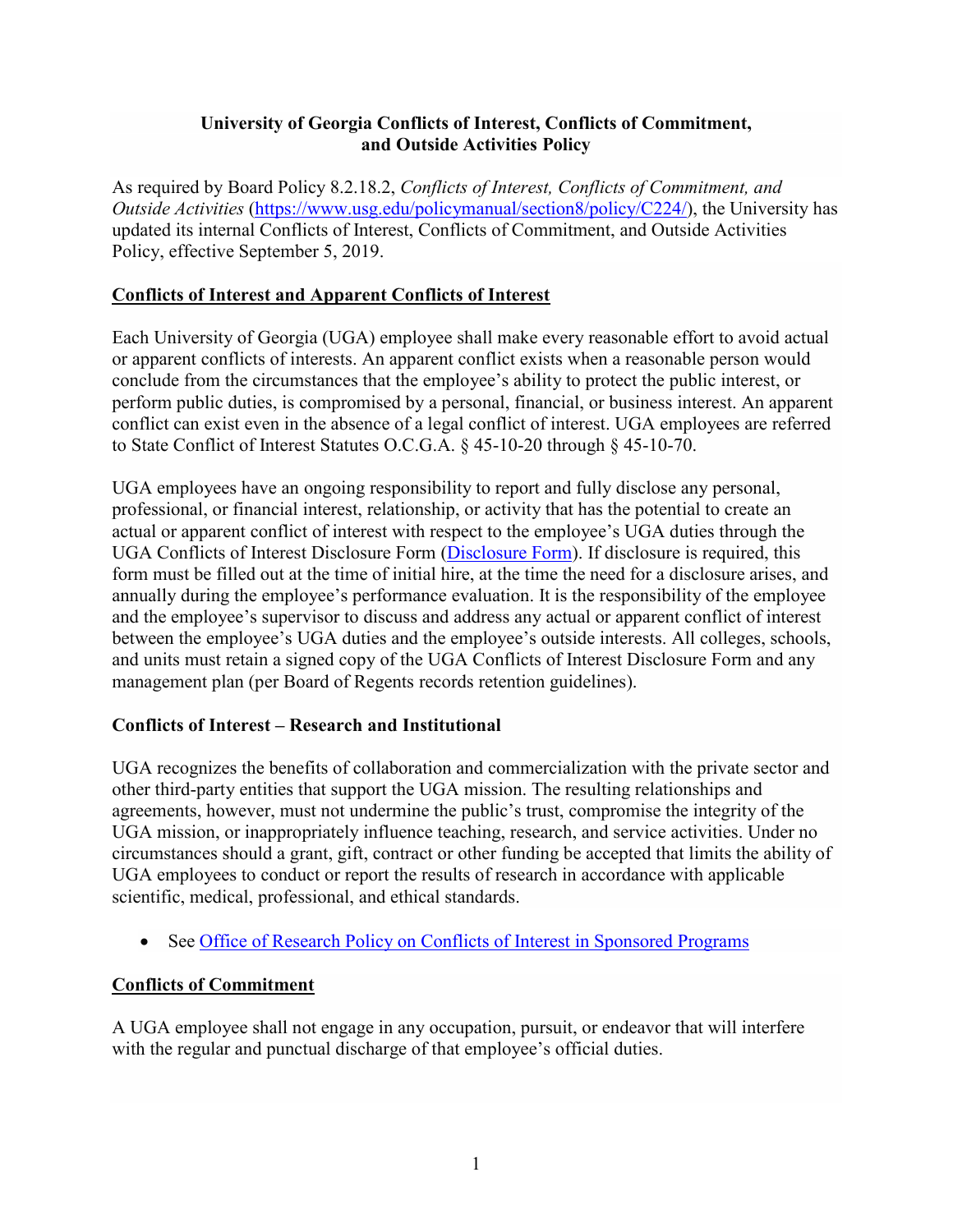### **Outside Activities**

## **Compensated Outside Activities of Faculty and Staff**

Each UGA employee with a work commitment of 30 or more hours per week (.75 or more FTE) must obtain written approval prior to engaging in compensated outside activities that relate to the employee's expertise or responsibilities as a UGA employee. Such activities include consulting, teaching, speaking, and participating in business, professional, or service enterprises.

Employees at UGA must obtain written approval from the President or the President's designee utilizing procedures for defining and managing potential and apparent conflicts of interest.

- The President has delegated approval authority to the Dean, Department Head, Vice President, Associate Provost, or Director of the employee's college, school, or unit. For Deans, the President has delegated approval authority to the Senior Vice President for Academic Affairs and Provost.
- Staff are pre-approved to perform compensated outside activities if all six of the following conditions are met:
	- (1) the employee's UGA job has no supervisory responsibilities;
	- (2) the compensated outside activity is not for a current or prospective UGA vendor the employee interacts with, supervises, or is involved in the selection or evaluation of;
	- (3) the compensated outside activity occurs outside of the employee's UGA work hours;
	- (4) no UGA resources are utilized in the performance of the compensated outside activity;
	- (5) the employee submits a [University of Georgia Staff Notification Form for Pre-](https://hr.uga.edu/_resources/pdf/Staff-Notification-Form-for-Pre-Approved-Compensated-Outside-Activities.pdf)[Approved Compensated Outside Activities](https://hr.uga.edu/_resources/pdf/Staff-Notification-Form-for-Pre-Approved-Compensated-Outside-Activities.pdf) in advance to the employee's Department Head or Director (with the Notification to be re-submitted annually); and
	- (6) the compensated outside activity complies with any unit-specific restrictions imposed by the employee's unit, as approved in writing by Human Resources.

If all six of these conditions are met, then pursuant to this Policy, the employee has written approval to engage in the compensated outside activity.

• An employee is not required to obtain written approval nor provide any type of notification prior to engaging in compensated outside activities that do not relate to the employee's expertise or responsibility as a UGA employee.

The President must obtain approval from the Chancellor or the Chancellor's designee.

• The President must obtain approval to participate in compensated outside activities by completing and submitting this [form](https://www.usg.edu/assets/organizational_effectiveness/documents/Presidents.pdf) to the USG Office of Ethics and Compliance at the contact information listed below. The USG Office of Ethics and Compliance will review the information in consultation with the USG Office of Legal Affairs and will note any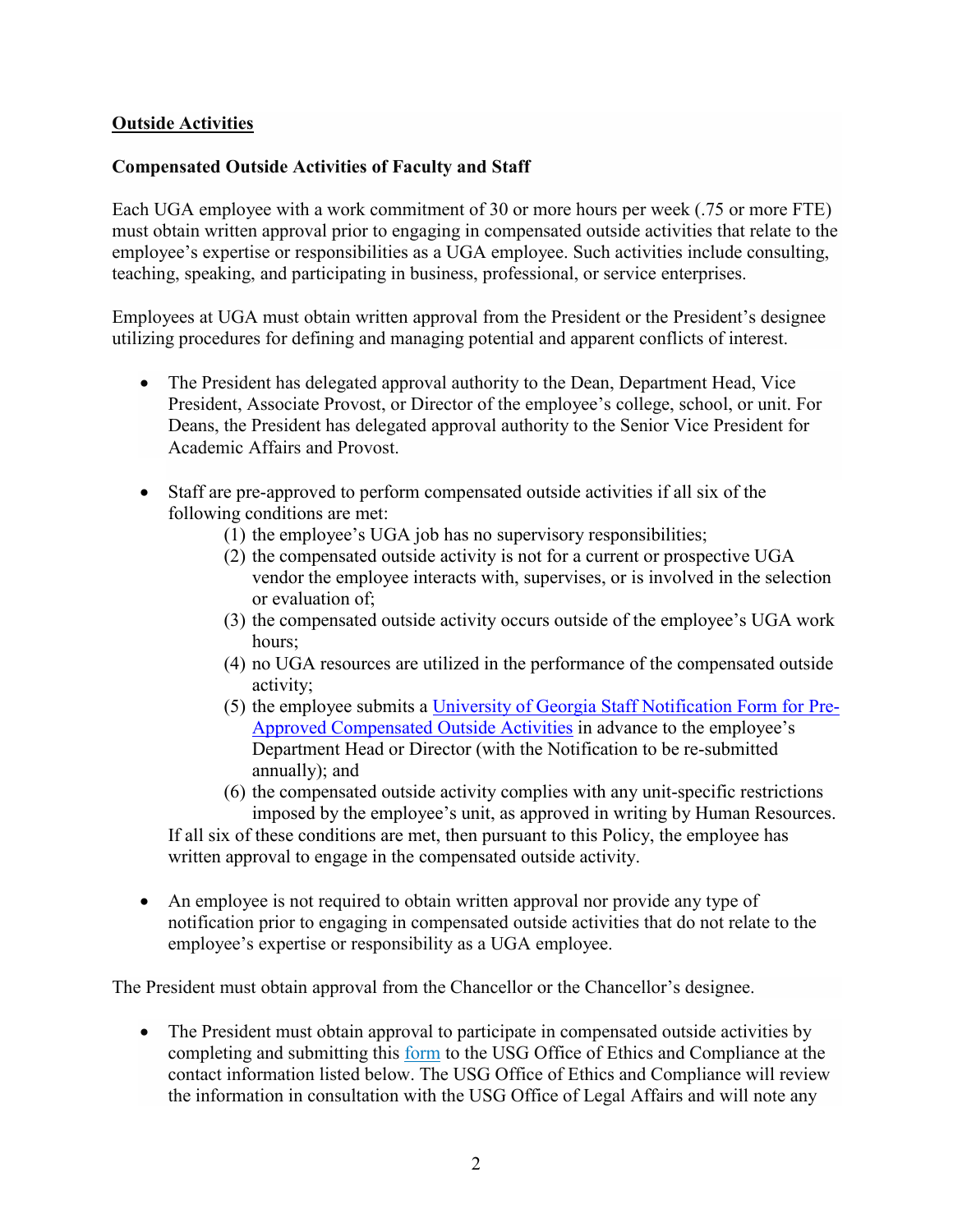concerns. Final approval for compensated outside activities for the President will be made by the Chancellor or Chancellor's designee.

USG Office of Ethics & Compliance [USG-compliance@USG.edu](mailto:USG-compliance@USG.edu) (404) 962-3034

Direct reports of the President and those with a title of Vice President or equivalent must obtain approval from the President, whose authority cannot be delegated, using procedures established by the Chancellor.

• Direct reports of the President and those with a title of Vice President or equivalent seeking to participate in compensated outside activities must submit this [form](https://www.usg.edu/assets/organizational_effectiveness/documents/Direct_Reports.pdf) through the President's Office to the USG Office of Ethics and Compliance using the contact information listed below. The USG Office of Ethics and Compliance will review the information in consultation with the USG Office of Legal Affairs. Any concerns will be noted and provided to the President to address. Final approval for compensated outside activities for the President's direct reports and those with a title of Vice President or equivalent will be made by the President. Requests must be reviewed by the USG Office of Ethics and Compliance prior to final approval by the President.

> USG Office of Ethics & Compliance [USG-compliance@USG.edu](mailto:USG-compliance@USG.edu) (404) 962-3034

UGA employees with a work commitment of less than 30 hours per week (less than.75 FTE) do not need written approval in advance of engaging in compensated outside activities so long as the outside activity does not create a conflict of interest or otherwise violate Board policy.

### **Definitions**

"Compensation" is defined as any payment, deferred payment, equity, or deferred equity provided in exchange for the expectation that the employee will perform work or services for the benefit of the outside payer. Compensation does not include standard Honoraria.

"Honoraria" are defined as any payments given for professional or voluntary services that are rendered nominally without charge, and any payments in recognition of these services typically forbids a price to be set. See Section 8.2.18.4 Gratuities for guidance on accepting expense reimbursement from outside parties.

"Faculty Primary Responsibilities" are defined as teaching, research, clinical practice, service, administrative duties, and other appropriate duties assigned by UGA to the faculty member.

"Faculty Secondary Responsibilities" are defined as professional activities or affiliations traditionally undertaken by faculty outside of the immediate institution employment context but where the faculty member represents UGA and his or her affiliation to it. Secondary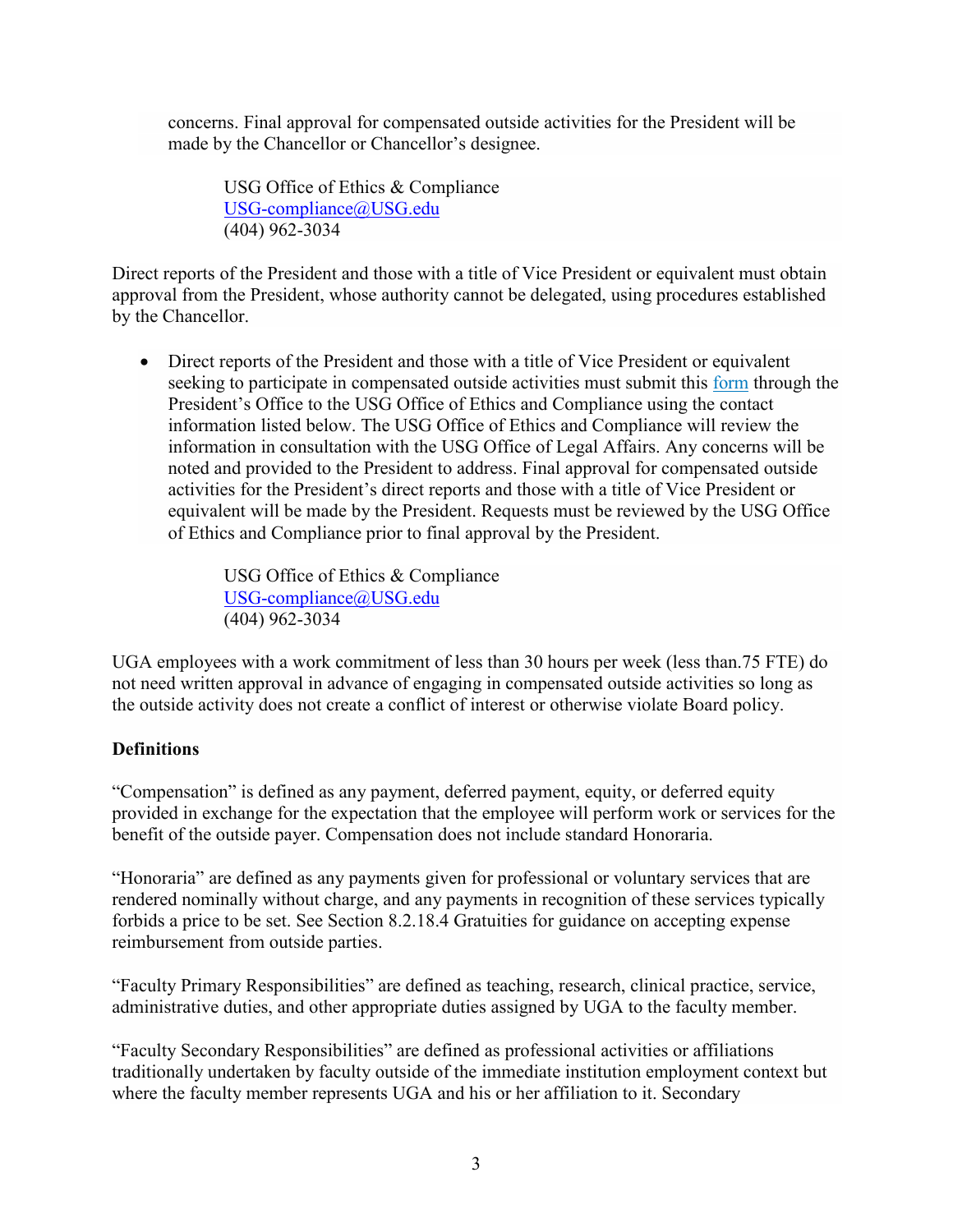Responsibilities may or may not entail the receipt of Honoraria, remuneration, or the reimbursement of expenses.

"Outside Consulting" is defined as any activity for Compensation other than Primary Responsibilities or Secondary Responsibilities that a faculty member may engage in that (1) is based upon professional knowledge, experience, and abilities of the employee that relate to the employee's expertise or responsibilities as a UGA employee, and (2) is performed for any business, self-employment, or public or private entity other than UGA.

"Faculty" is defined in accordance with Board of Regents Policy [Section 3.2 Faculties,](https://www.usg.edu/policymanual/section3/C337) and includes full-time research and extension personnel and duly certified librarians on the basis of comparable training.

"Vendor" means any person who sells to or contracts with UGA for the provision of any goods or services.

# **Required Leave and Honoria for Compensated Outside Activities**

Staff must take annual leave for outside activities during the staff member's work hours consistent with the UGA procedures governing the use of leave.

Full-time faculty may engage in outside consulting work during work hours an average of one day per week (8 hours). Any portion of the average one day per week in any month not used within the month will be forfeited and not rolled over to the next month.

A faculty member that works less than full-time, but .75 FTE or more, must prorate the allowable time to engage in outside consulting during work hours based upon their assigned FTE (*e.g.*, a 0.75 FTE faculty member may engage in an average of 6 hours consulting per week during work hours). Any portion of the average prorated time not used within a month will be forfeited and not rolled over to the next month.

Pursuant to Board of Regents Policy, the President has granted permission for twelve-month faculty who earn annual leave to not take leave for consulting during the faculty member's work hours as long as twelve-month faculty stay within the maximum limit, on average, of one day (8 hours) per week and the Approver (as defined below) has determined there is no conflict of commitment or conflict of interest.

Each college, school, and unit may adopt an individual policy for a maximum number of allowable days that is less than an average of one day per week, in which case the faculty member must follow such college, school, or unit policy. If the faculty member has a joint academic appointment, then the faculty member will be bound by the policy of the unit that provides for the greater number of allowable days.

Staff may not receive Honoraria for activities during the employee's work hours.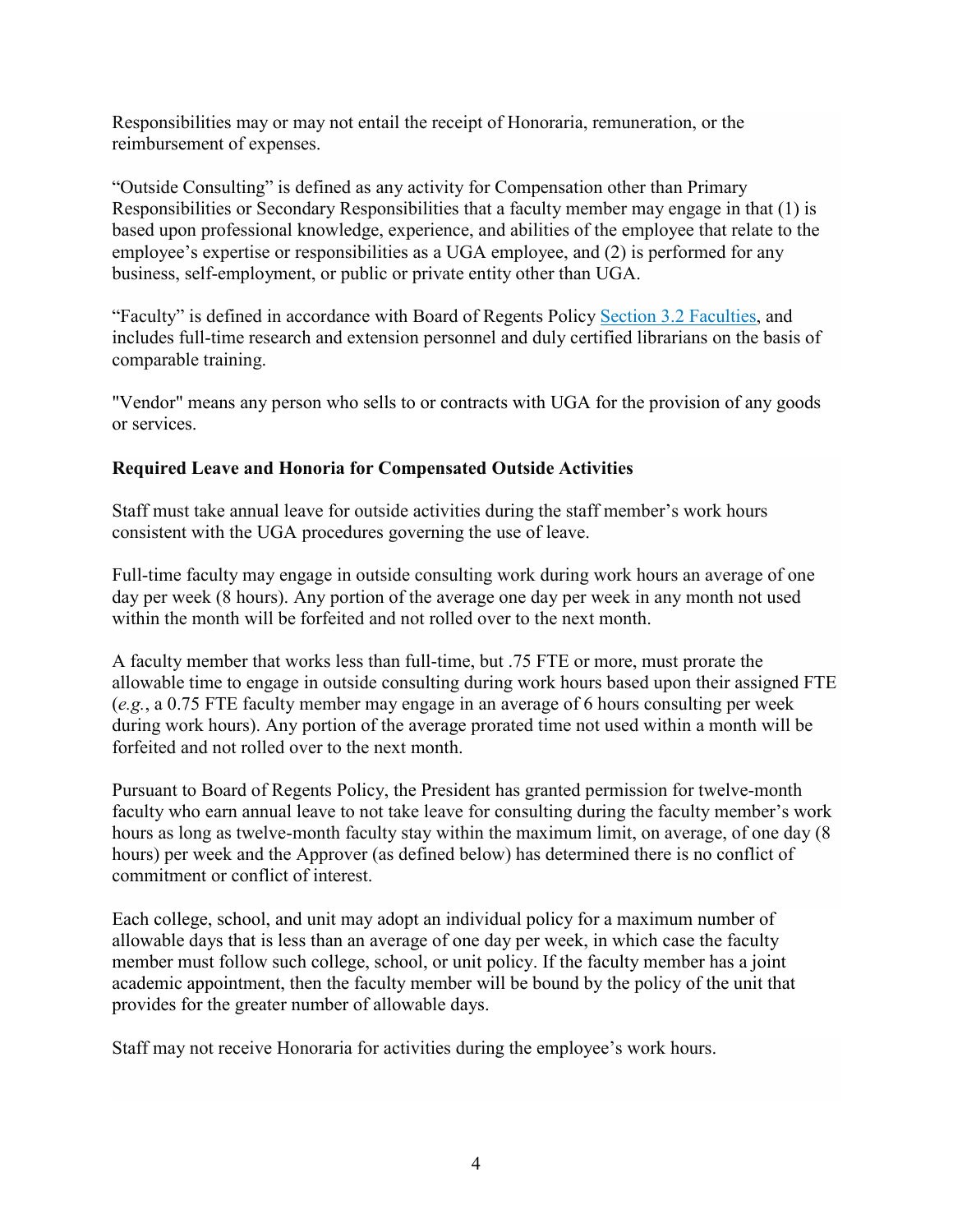## **Compensated Outside Activities with UGA Vendors**

UGA employees are generally prohibited from consulting with or otherwise receiving compensation from a current vendor of, or an entity seeking a vendor relationship with, UGA.

Exceptions to this provision may be granted on a case-by-case basis by the President or President's designee for UGA employees that do not supervise, regularly interact with, or participate in the selection of vendors for UGA or in those instances where the employee seeking to consult for a vendor or potential vendor is not involved in any way with supervising, regularly interacting with, or selecting said vendor or potential vendor.

Similar exceptions for the President may be granted by the Chancellor or Chancellor's designee. This prohibition does not apply to vendor or service relationships between UGA and other government entities.

### **Guidelines for Disclosure and Approval of Compensated Outside Activities**

An employee may engage in compensated outside activities, provided that:

- 1. All full-time employees at UGA must disclose all proposed compensated outside activities at least two weeks in advance by submitting the following Approval Form: [University of](https://hr.uga.edu/_resources/pdf/Compensated-Outside-Activities-Approval-Form.pdf)  [Georgia Compensated Outside Activities](https://hr.uga.edu/_resources/pdf/Compensated-Outside-Activities-Approval-Form.pdf) Approval Form (Approval Form). Staff who meet the requirements for pre-approval of compensated outside activities should use the following Notification Form: [University of Georgia Staff Notification Form for Pre-Approved](https://hr.uga.edu/_resources/pdf/Staff-Notification-Form-for-Pre-Approved-Compensated-Outside-Activities.pdf) [Compensated Outside Activities](https://hr.uga.edu/_resources/pdf/Staff-Notification-Form-for-Pre-Approved-Compensated-Outside-Activities.pdf) (Notification Form).
- 2. An employee cannot engage in any compensated outside activities prior to reporting and receiving approval in advance by submitting either the Notification Form (for staff if requirements for pre-approval are met) or the Approval Form (for all other employees). Engaging in compensated outside activities without prior approval will be considered a violation of this Policy.
- 3. During periods when a faculty member is not on payroll for 0.75 or more FTE with UGA, including during summer months, there is no limit to the number of days per month the faculty member can engage in compensated outside activities, as long as that compensated outside activity is approved pursuant to this Policy.
- 4. Compensated outside activities must not create a conflict of interest or, if they do create a conflict of interest, that conflict of interest must be disclosed, and a management plan established and followed before the employee performs the compensated outside activity.
- **5.** An employee may not use UGA personnel, equipment, facilities, or materials in performing compensated outside activities absent prior University approval. Consistent with Board of Regents Policy 8.2.18.2, the employee must have prior approval for use of the University's personnel, facilities, equipment, and/or materials and an agreed plan for reimbursing UGA for such use at rates equivalent to those charged to outside groups or persons.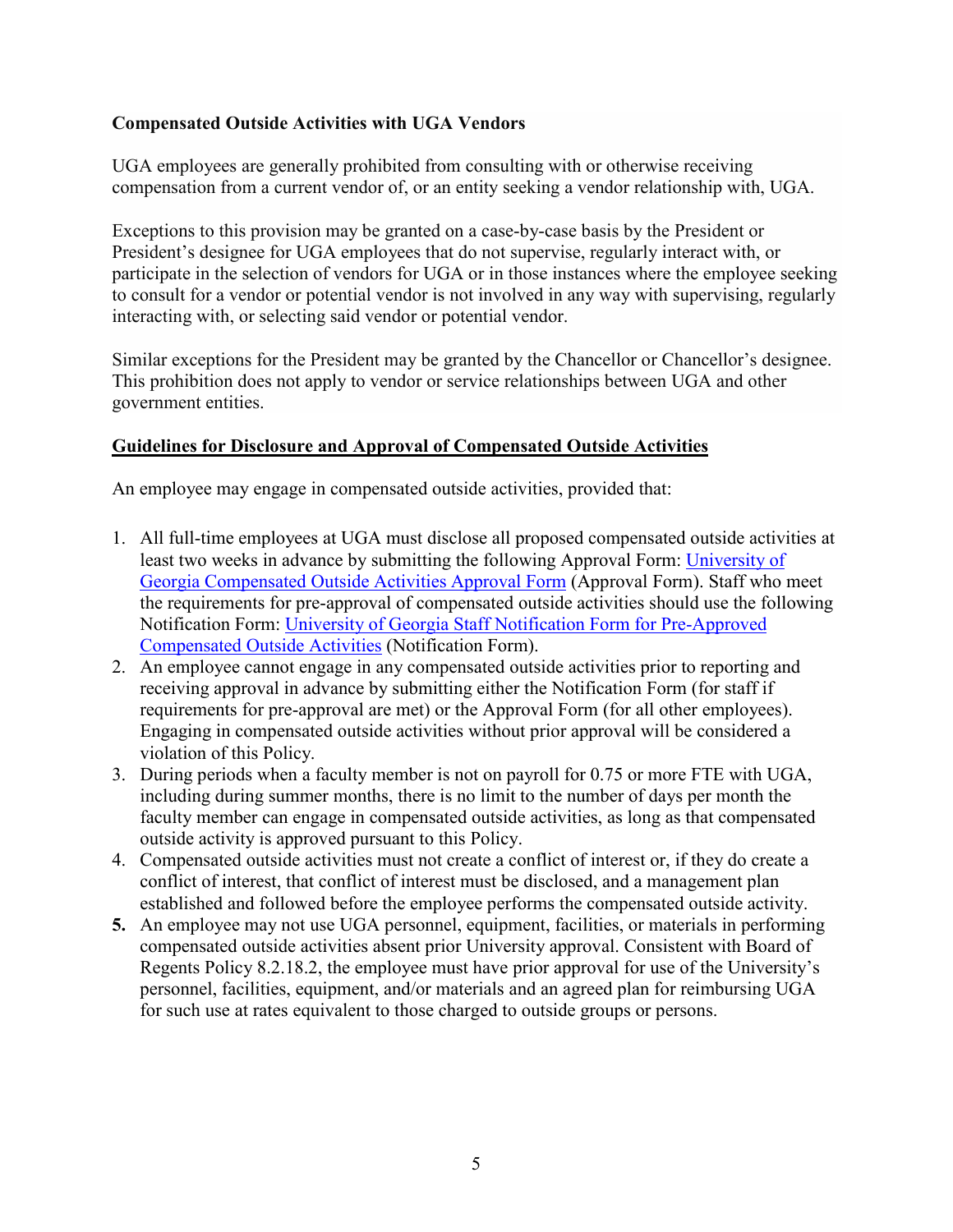#### **Required Actions**

**Step 1**. **Employee Responsibilities**. An employee who intends to engage in new compensated outside activities (or ongoing compensated outside activities that were not previously approved in the current fiscal year) is required to complete the [Approval Form,](https://hr.uga.edu/_resources/pdf/Compensated-Outside-Activities-Approval-Form.pdf) or the [Notification Form](https://hr.uga.edu/_resources/pdf/Staff-Notification-Form-for-Pre-Approved-Compensated-Outside-Activities.pdf) (for staff who meet the requirements for pre-approval), at least two weeks before engaging in the activity.

Compensated outside activities can be either non-recurring or recurring, and the following provisions apply to the two categories:

- **Non-recurring Compensated Outside Activities:** A single activity with a defined start and end date. Example: A faculty member proposes to consult with a company for two consecutive days. An Approval Form or Notification Form is submitted a single time and at least two weeks in advance of the proposed compensated outside activity.
- **Recurring Compensated Outside Activity:** A recurring activity that takes place over the course of weeks or months or even years. Examples: (1) A faculty member is retained by a law firm as an expert witness, and the duration of the activity is less defined and over an extended period of time, or (2) A faculty member is engaged in the operations of a start-up company. Often the extent of such activities (number of engagements, types of activities, and/or overall time) is not initially known but can be estimated. Therefore, at the time of the initial submission of the Approval Form, the faculty member must submit a best estimate of the time to be committed to the activity for the duration of the existing fiscal year ending June 30. Then, on or before July 1, the faculty member must submit a new Approval Form if the proposed compensated outside activities will extend into a new fiscal year. The purpose of the new Approval Form is to update the original time estimate, identify any changes in compensated outside activities, and allow the University to consider approval of those revised activities.

**Step 2. Approver Responsibilities**. For non-supervisory staff who meet the requirements for pre-approval of compensated outside activities pursuant to this Policy, no further approval is required. For all other employees, the Dean, Department Head, Vice President, Associate Provost, or Director of the employee's college, school, or unit of primary appointment (the "Approver") is responsible for reviewing requests to engage in compensated outside activities. The Approver has the responsibility to thoroughly review the Approval Form and approve or reject the proposed compensated outside activity. Specific consideration must be given to whether the proposed compensated outside activity creates a conflict of commitment or conflict of interest. The Approver must determine whether the employee has competing interests or loyalties that are, or potentially could be, at odds with the interest of UGA or whether the employee's compensated outside activities interfere with the regular and punctual discharge of the employee's official duties. The Approver may approve the proposed compensated outside activity as submitted, reject pending additional information or clarification, or reject outright if in the discretion of the Approver the work creates a conflict of interest that cannot be appropriately managed or if there is a conflict of commitment. All colleges, schools, and units must retain a signed copy of the approved Approval Form and any management plan (per Board of Regents records retention guidelines).